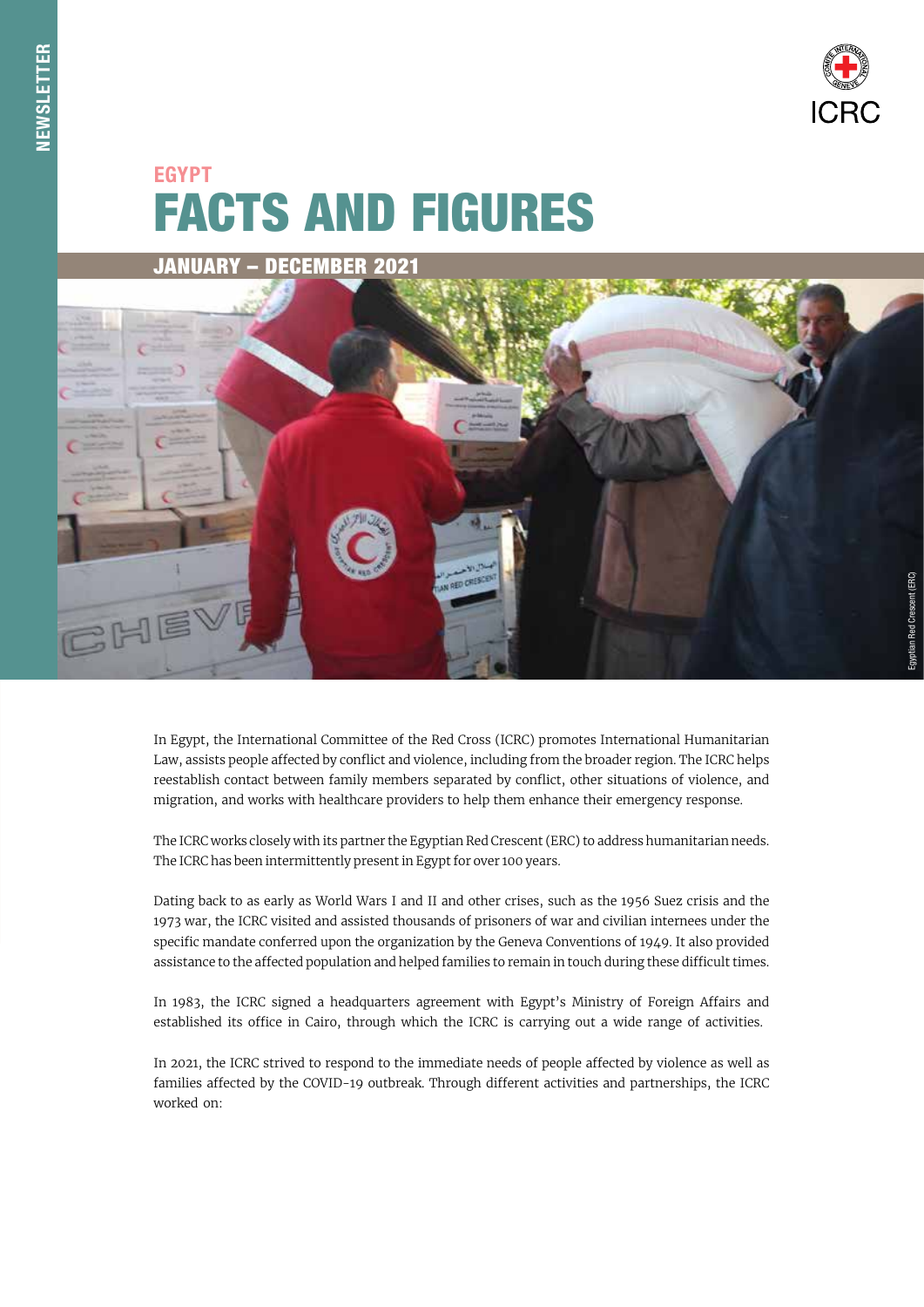

## PROMOTING INTERNATIONAL HUMANITARIAN LAW

Since its establishment in 1990, the ICRC's International Humanitarian Law (IHL) team based in Cairo has been carrying out activities in Egypt and the region.

531 Egyptian army officers, cadets and soldiers were introduced to the IHL through five dissemination sessions and training courses.

The ICRC participated for the first time in the military exercise Bright Star, where the ICRC gave IHL courses to some participants.

1,550 police officers were introduced to IHL and the International Human Rights Law (IHRL) through 10 dissemination sessions and training courses.

ICRC invited 4 Egyptian officers to attend the Senior Workshop on International Rules governing Military Operations (SWIRMO) in October.

155 officers nominated for peacekeeping operations attended orientation sessions on IHL and IHRL.

60 judges and government officials from the Egyptian National Commission on IHL participated in the two IHL workshops that took place in May and December.

5 teams from five Egyptian universities competed in the National Moot Court Competition on IHL, held in Ain Shams university in December.



### ASSISTING PEOPLE WITH ESSENTIAL NEEDS

1,200 unaccompanied migrant children received food and hygiene items every month to help cover some of their basic needs. The distributions were implemented in cooperation with a partner organization.

50 refugees, aged between 18-24, attended a three-month entrepreneurship course to help them establish their own projects. The ICRC supported 22 of them with 450,000 Egyptian pounds to set up their own businesses in Cairo.



11,000 families (55,000 individuals) in North Sinai were provided with food parcels, white flour and hygiene kits, which were distributed in cooperation with the Egyptian Red Crescent (ERC).

50 families in North Sinai received diversified livelihood support (livestock, agriculture, trade and service) to help them establish small projects that generate sustainable income.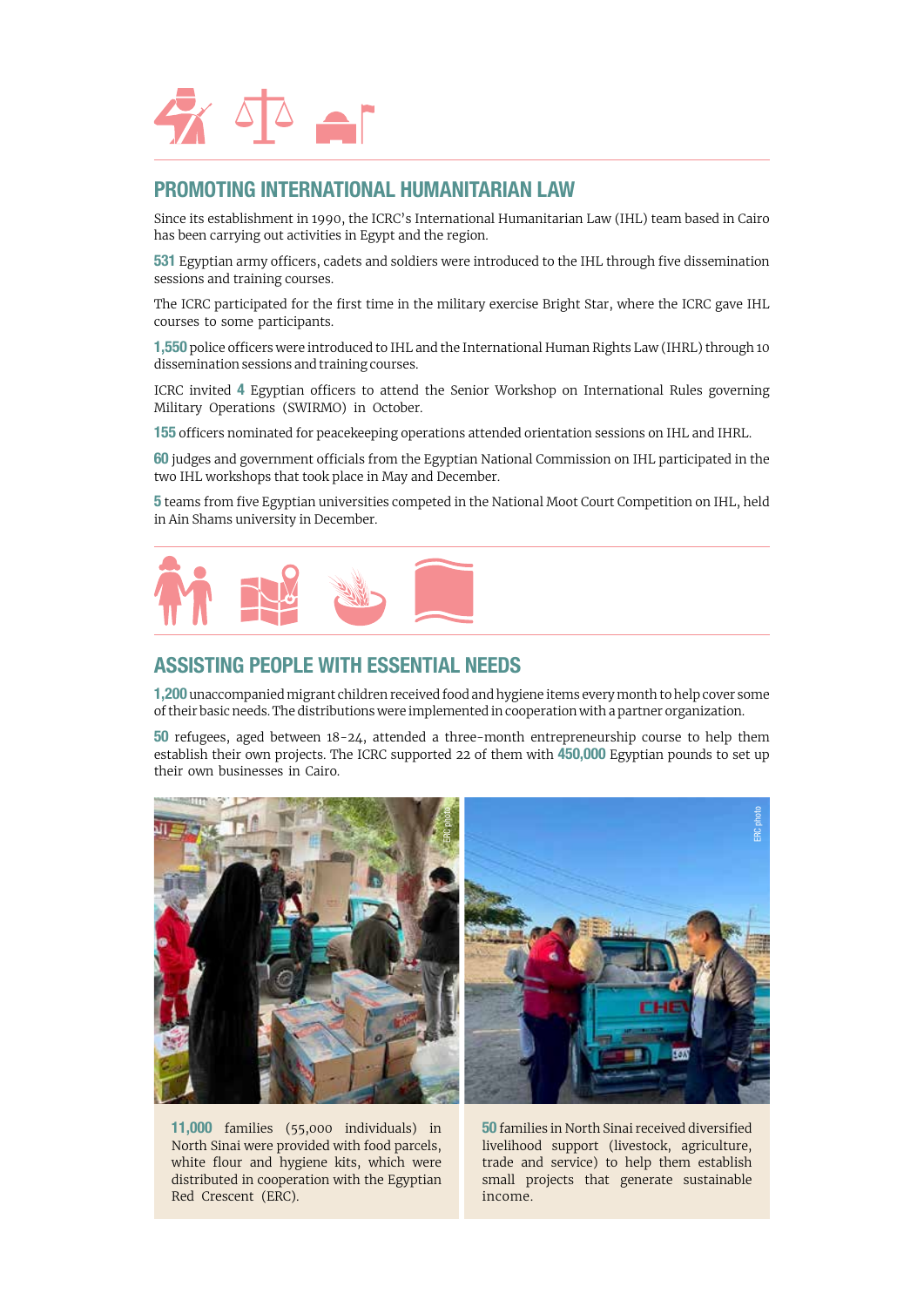

## ENHANCING EMERGENCY CAPABILITIES OF HEALTHCARE SERVICES

60 responders from the Egyptian Ambulance Organization (EAO), including doctors, incident commanders, paramedics and drivers received four Management of Mass Casualty Incidents (MCIM) workshops.

56 doctors and nurses from the Armed Forces Medical Services (AFMS) received 4 MCIM-Tactical Commanders course.

58 doctors and nurses from the AFMS participated in three preparatory first aid workshops.

155 trainees from the AFMS participated in a multi-casualty simulation exercise.

60 police officers from the Ministry of Interior received a first aid Training of Trainers (ToT) workshop.

30 police officers from the Ministry of Interior received two courses on protection of healthcare workers against COVID-19.

#### *Mental Health and Psychosocial Support (MHPSS) Program*

The MHPSS program focuses on protecting the mental health and psychosocial wellbeing of those responding to humanitarian needs. It also builds the capacity of the mental health and psychosocial workforce.

20 volunteers from the Egyptian Red Crescent's North Sinai branch received a Help the Helpers peer support workshop.

75 volunteers from the Egyptian Red Crescent's North Sinai branch received a Help the Helpers stress management workshop.



# BRINGING FAMILIES TOGETHER

The ICRC's Restoring Family Links (RFL) department received 8,615 visits for enquiries and services.

609 new tracing requests for missing persons were opened by families living in Egypt.

By the end of 2021, the ICRC was actively addressing tracing requests for 2,324 persons with whom contact was lost.

39 new photos were published on Trace the Face, an online tool aimed at reconnecting migrants who arrived in Europe with their family members.

The ICRC managed to locate 130 missing individuals with the support of the Red Cross and Red Crescent's family links network.

146 Red Cross messages and oral greetings (salamat) were exchanged between families living in Egypt and their relatives who were visited by the ICRC in places of detention abroad.

2,351 international phone calls were facilitated to help migrant community members in Egypt to maintain contact with their loved ones abroad.

118 ICRC travel documents were issued on behalf of refugees/asylum seekers exiting Egypt for resettlement in other countries.